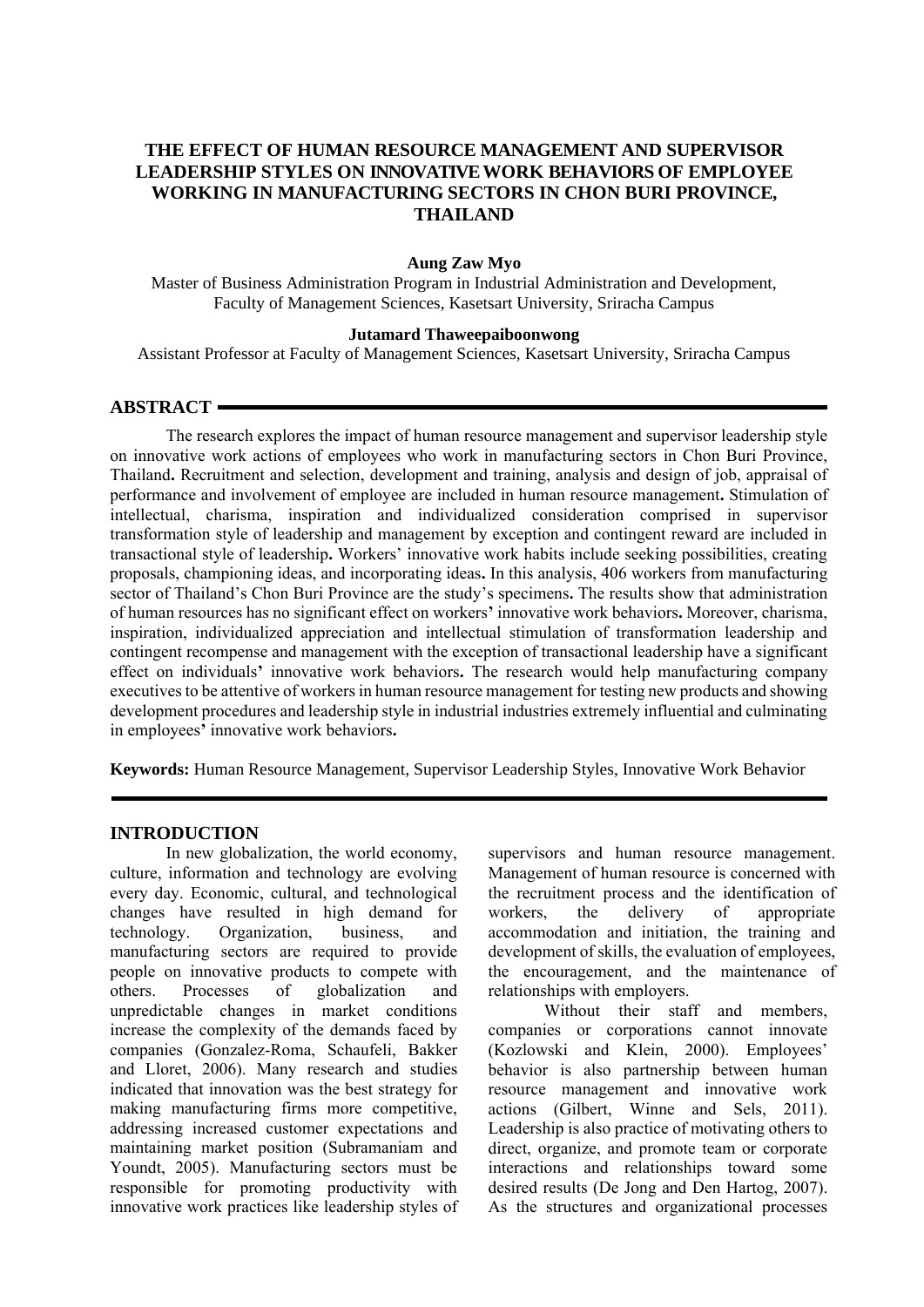become more dynamic, rapidly changing and demanding, creative working behavior becomes critical for organizational change because it helps to drive organizational effectiveness (De Jong and Den Hartog, 2010). Innovative work behavior is also important for the deliberate existence, implementation and assessment of innovative ideas, processes, products or services within organizations or undertakings because it benefits individuals, groups, organizations or undertakings and employee's innovative work activity is a tremendous asset to the survival of businesses and organizations in a rapidly changing economic environment (Janssen, 2000). Regarding Thailand's industrial industries, manufacturing sectors are very relevant because manufacturing sectors are important tasks in the development of Thailand's industrial industries. In the eastern part of Thailand, industries of Chon Buri Province include huge manufacturing industries. Plywood, environmental refining, electronics and components, appliances, polymers product lines, car tires, electric vehicles and industrial equipment are included among the major manufacturing sectors. Chon Buri Province's gross provincial product (GPP) is 912.498 million baht and manufacturing sector's gross provincial product (GPP) is 462.262 million baht and that is representing 50.66% of the Chon Buri Province of Thailand's gross provincial product at current economic market prices (ONESDB, 2019).

Essential and growing rapidly manufacturing industries manufacture equipment and electromagnetic materials, appliances and building materials, dried food, chemical products and manufacturing industries also manufacture elevated-tech products such as computer chips, components, hard drives, household appliances, automobiles and building supplies. Ironically, this research seeks to examine the impact of human resource management and supervisor leadership styles on employees who work in manufacturing industries in the Chon Buri Province of Thailand's innovative work behaviors. The study goals in this research are to analyze levels of human resource management, supervisor styles of leadership in manufacturing industries in Chon Buri Province of Thailand, and to explore the impact of human resource management and leadership styles of supervisors on employees' innovative work behaviors. The individual components of this study discuss the study's applicable literature articles, findings from research, discussions and recommendations. The study's findings would indeed be useful for creative interventions for

supervisors and employees who work in manufacturing industries in Thailand's Chon Buri province.

## **LITERATURE REVIEW**

Management of human resources and leadership mentors have become important development system strategy, which improves workers' innovative work behaviors (Schuler and Jackson, 1987; Newstrom and Davis, 1993). Development and training, job analysis and design, recruitment and selection, employee involvement and performance appraisal are included in the human resource management (Schuler and Jackson, 1987). Recruitment is figuring through and having potential hires with the paperwork; skills identified to allow a company to select employee and selection referred to once participants have established amongst the other applicant's many applicable enrolling procedures. Training and development is related to an organization process that enhances advancing individuals and defensive performance, and it is an analytical approach that sharpens knowledge, ideas, patterns of experience, and gathers a huge amount of data to increase work performance. Job analysis and design are processes of collecting and selling information on material and as well as human needs of workers and the framework whereby the category region of work done. Performance appraisal is a method which workplace job quality in workers and has been an aspect of organizational growth that integrates customer satisfaction at daily assessments of enterprises at increments. Employee involvement is employee participation to help an organization achieve its goals by applying the skills, strategies and ideas to identify issues that build choices. The style of transformation leadership involves charisma, intellectual stimulation, inspiration and individualized consideration and the style of transactional leadership comprises management by exception and contingent reward (Burns, 1978) Completely reliant factors include the discovery of possibilities, the production of ideas and the promotion of ideas and the implementation of the employees' innovative work actions. Transformation leadership is the leadership of workplace habits reflecting individual characteristics and abilities to meet workforce needs, promoting individual issues for organizational benefit and transformation leadership requires four aspects that become charisma, inspiration, intellectual stimulation, and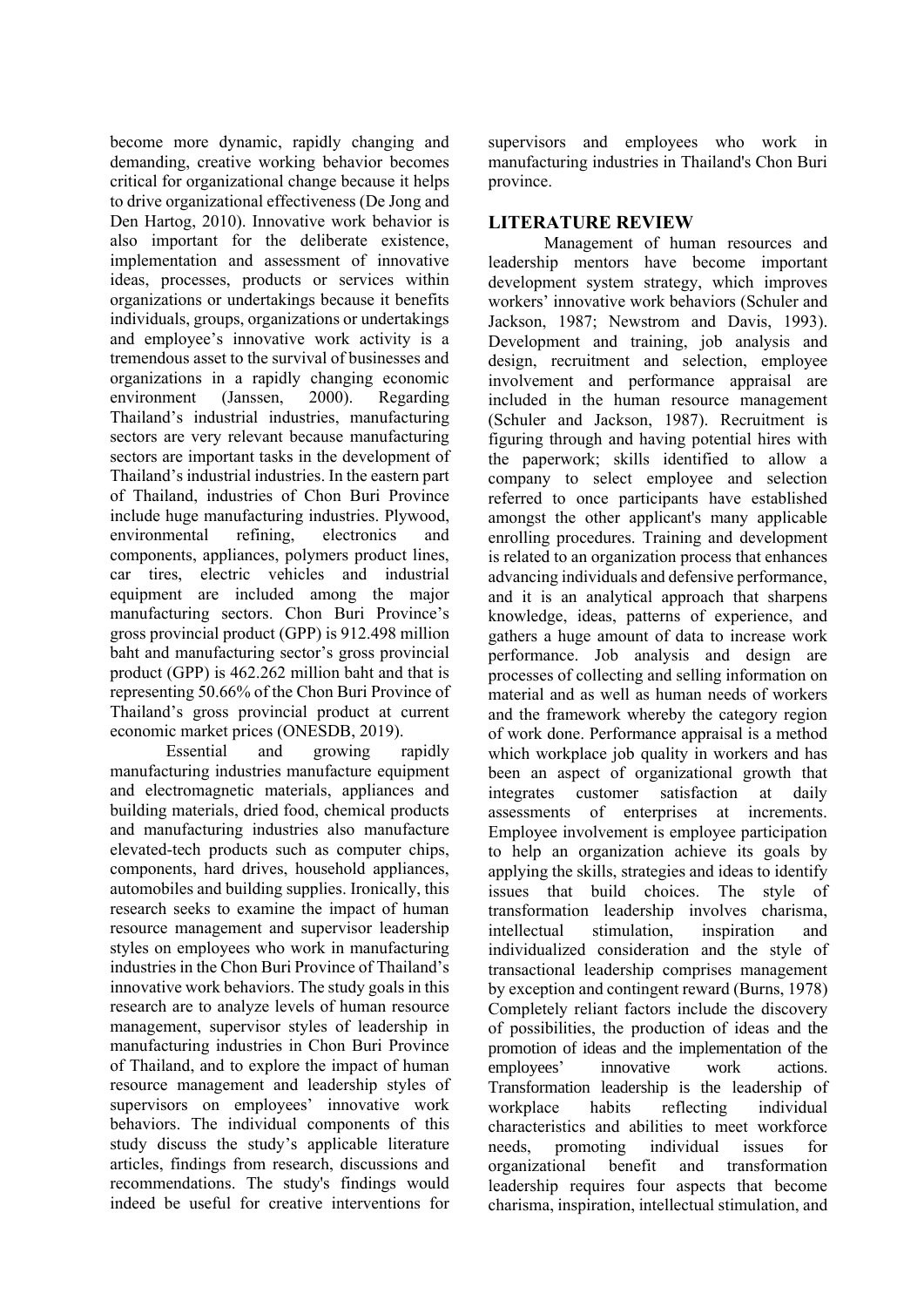individual consideration. Transactional leadership style refers to the practices of supervisors that empower workers by preferential affirmation and sharing of incentives to workers, provide input, and discipline individuals who do not meet usual performance and consists exceptional management and contingent rewards. Innovative work behaviors are the most important considerations in transforming the market and technology in world in rising the comparative advantage of companies and handling rapid corporate economic reforms. Abstein and Spieth (2014) presented that workers' creative action was regarded a conscience-initiated practice that focused on improving and established new circumstances. Jannsen (2000) claimed that effects and advantages of innovative work activities significantly improved productivity in several of organization. Ramamoorthy, Flood, Slattery and Sardessai (2005) proposed that creativity could also actually be beneficial to company by involving workers in creative practices to create, hold, respond and adjust concepts that would never have been created. It makes workers important to advancement of the organization's goods, procedures and practices.



**Figure 1:** Conceptual framework

Employees' innovative work behavior is also the conduct of a person who attempts to implement or actively incorporate advance and useful concepts, methods, services or practices within group or organization. Hence, innovative work behavior is crucial for associations in constantly changing business climate to maintain competitive edge. Employees' innovative work behavior is analysis of different organizational ideas, product lines, functions, and interventions. Innovative activity can done by single team leader or particular individuals in an organization, and it is also greater term than imagination that involves a range of activities engaging in seeking possibilities, creating ideas, championing ideas, implementing ideas. Figure 1 states conceptual framework of study.

### **Related research on human resource management and innovative work behaviors**

Decenzo and Robbins (2005) stated that human resource management corresponds by the dimension in management of each organization is created of individuals and developing skills, getting services, motivating the individuals to higher levels of performance and guaranteeing that they still maintain their commitment to the organization is important to realize objectives of organization.

Bos-Nehles and Veenendaal (2017) claimed that workers would be more creative if they consider the company to promote creativity and interpret the role of human resource management and relevant to training and development, information sharing and promoting regulation. Bos**-**Nehles and Veenendaal (2017) also noted that workers who view their company as promoting human resource management such as training and development would demonstrate greater levels of innovative work behaviors**.**  Beugelsdijk (2008) stated that human resource management had potential within associations to establish consumer inventions and process innovations**.** Winne and Sels (2010) also showed that managing human resources was important driver of creativity**.** Abstein, Heidenreich and Spieth (2014) established that human resource management systems were effective in reducing thoughts of competing expectations of business and personal life and increasing the workers**'**  innovative work behaviors**.** According to Scarbrough (2003), managing human resources was beneficial to entrepreneurial practices because managing human resources can enable manufacturing companies to explore and use institutional skills and knowledge**.** Scarbrough (2003) proposed that when businesses introduced advance goods and strengthened human resources processes, they required human capital's ambition and ability to generate creative ideas, develop groundbreaking interventions, and exercise new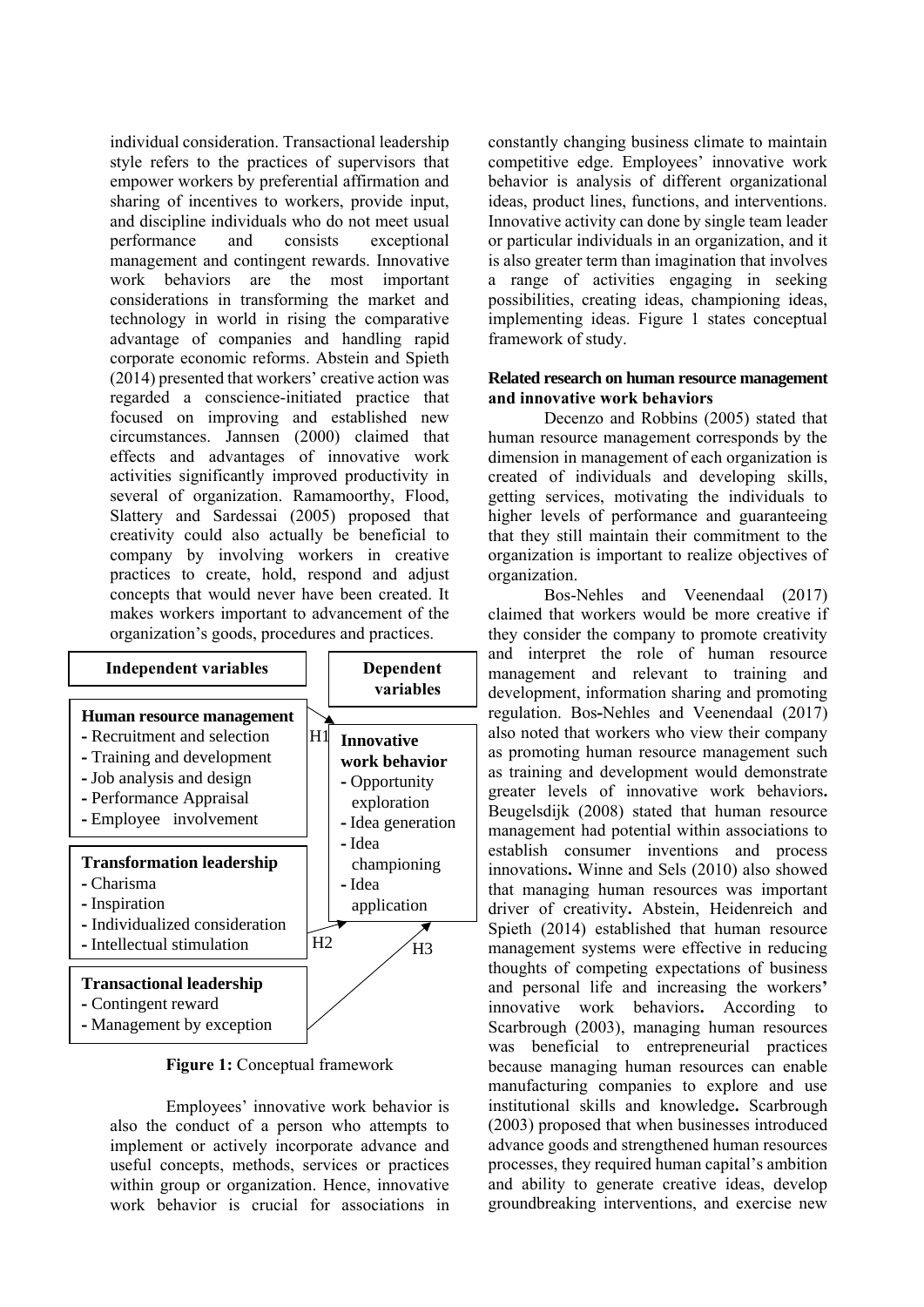opportunities**.** Scarbrough (2003) had claimed that human resource management played vital role in cultivating conditions necessary to catalyze and funnel individuals into creation of entrepreneurship operations**.**

When manufacturing industries used creative functionality and advanced features as guidelines for recruitment and selection, their workers were likely to experience thoughts and goals for more innovation behaviors (Brockbank, 1999; Atuahene**-**Gima, 1996)**.** Brockbank (1999) stated that manufacturing companies could provide employees with variety of training programs to introduce new awareness, capabilities and groundbreaking skills to do the job work**.** Chen and Huang (2009) mentioned that companies could use human resource management techniques that influence employee attitudes and expectations, and incorporate greater significance to development of employees' innovative work behavior**.** According to Fernandez and Pitts (2011), the researchers found that human resource management growth encouraged workers to improve creative behavior. Other researchers also pointed that education and advancement related to innovative ideas and developments along with revolutionary initiatives (Fernandez and Pitts, 2011)**.** The results of Bysted and Jespersen (2013) studies and Fernandez and Pitts (2011) studies have demonstrated that exhaustive human resource management training constrained employees**'** innovative work behavior**.**

Consequently, there are several analyses of interaction between controlling human resources and workers**'** innovative work behavior**.** The findings and outcomes of this evidence showed that hiring and choice, training and development, role evaluation and structure, productivity improvement, human resource management have a significant relationship with employees' innovative work behavior**.** Therefore, related hypothesis is as the following**:**

Hypothesis 1**:** Human resource management has an effect on innovative work behaviors of employee**.**

### **Related research on supervisor leadership styles and innovative work behaviors**

Bass (1985) explained that transactional leaders forced followers to deliver to set standards and transformation leaders promoted followers' success above estimates, and causal factors of innovative work activity were employee's temperament, the mission criteria, and the nature of the company. Transformational leadership is

leadership style that encourages adherents to climb beyond their actualization-interest by modifying their beliefs, principles, desires, and expectations, inspiring them to do better than anticipated (Bass, 1985). The transformation leadership's inspiring ambition can invigorate and contest disciples to attain interpersonal goals and empower shareholders to have been more imaginative and creative in solving issues (Bass, 1985). Transformation leaders are individuals who create, introduce and legitimize modern corporate gender identities by setting up new processes focused on creative goals and new skills for their work groups (Waldman and Bass, 1991). Basu and Green (1997) noted that transaction leaders introduced to promote innovative work conduct among followers by presenting an optimistic vision, enabling followers to challenge authority, and promoting individual workers' growth and prosperity.

Transactional management, as shown by Avolio, Bass and Jung (1999), consisted of wholly dependent-reward intertwined actions and the participant offered incentives for decent performance and exceptionally effective leadership leaders looked for violations from standards and regulations and took the appropriate action or exclusion from reactive and passive control to members when expectations not happened to meet. Deci and Ryan (1987) argued that transactional leadership was as manipulating, aggravating and contributing to less creative actions. Throughout the analysis of Avolio, Bass, and Jung (1999), transactional governance was also significantly lower-order system composed of conditional reward elements and explaining what participants should be doing to receive the compensation and strategic planning by exception trying to monitor progress and implementing appropriate action if problem raised. Scott and Bruce (1994) observed that supervisor's position requirements had beneficial impact on workers' inventive behavior. According to Rank, Nelson, Allen, and Xu (2009), transactional leadership correlated with innovation and transformation leadership significant with innovation. Deci and Ryan (1987) suggested that transactional leadership was as command and de-motivation, resulting in creative behavior and innovation. Transactional leadership was high structure system composed of conditional reward elements and exception of management (Bass, 1985). According to Francoise and Juan (2017), transactional leadership style was effective but when employees prioritized change processes,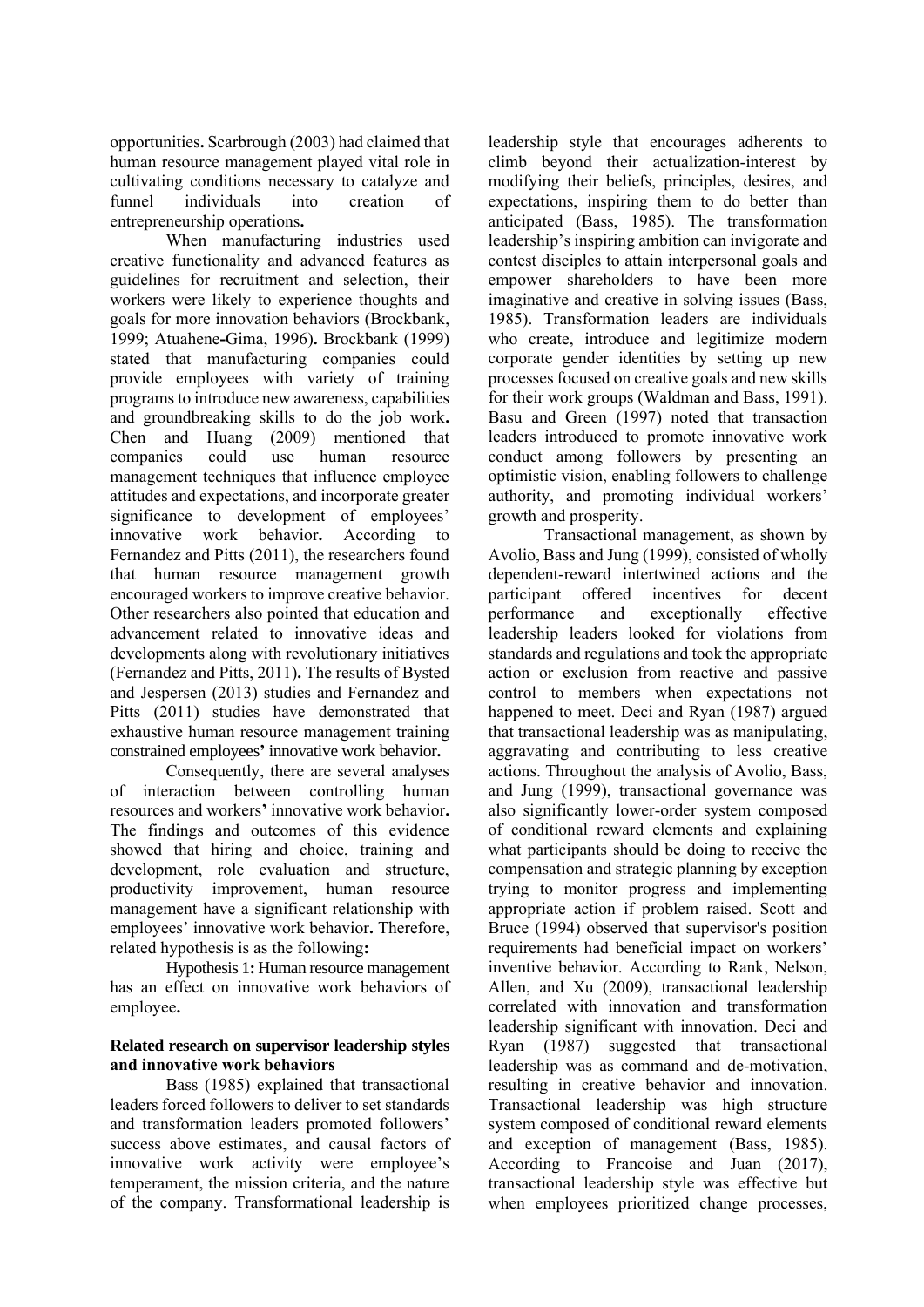transformation leadership was more suitable for individuals. Therefore, there were many published studies of the interaction among management styles and workers' innovative work behavior. In addition, outcomes of these researches indicated that transformation and transactional leadership significant influenced on workers ' innovative work actions. The relations hypotheses are as follows respectively:

Hypothesis 2: Transformation leadership style has an effect on innovative work behaviors of employee.

Hypothesis 3: Transactional leadership style has an effect on innovative work behaviors of employee.

In summary, by analyzing documents related, theories, and applicable research, it can inferred that human resource management is a partnership with employees' innovative work activity and an interaction occurs between supervisor leadership styles and employees' innovative work behavior. The study's findings may be useful in improving management of human resources, leadership, and innovative work behavior.

## **RESEARCH METHODOLOGY**

This study was a survey research that asking the structured questionnaires as a tool for data collection.

### **Population and sample**

The sample was from population of employees working in large companies in manufacturing sector in Province of Chon Buri and composition of population was 262,375 employees in large companies (National statistical office of Thailand, 2017). The sample size of survey was determined by using equation of Yamane. The researcher selected 400 samples from the group of participants to survey from the calculation of the research study sample.

### **Research Instrument**

The survey questionnaires including four parts that were the personal characteristics questionnaire which including 9 items, human resource management questionnaire which including 24 items, leadership styles questionnaire which including 35 items and innovative work behaviors questionnaire which including 22 items. Human resource management, leadership and innovative work behaviors questionnaires that asked respondents to answer

by Likert scale with responses ranging from strongly disagree (1) to strongly agree (5). For interpret levels of human resource management, leadership styles and innovative work behavior, 1.00 to 1.80 means very low, 1.81 to 2.60 means low, 2.61 to 3.40 means moderate, 3.41 to 4.20 means high, 4.21 to 5.00 means very high.

### **Content validity and reliability**

Three experts in relevant areas checked the survey questionnaires for language comprehension, and content validity with the item-objective congruence index. The itemobjective congruence index greater than 0.5 indicated appropriate contents of questionnaire (Crocker and Algina, 1986). Thirty participants working in manufacturing sector in Province of Rayong, Thailand, including the big companies was tested the reliability of the questionnaire. The alpha Coefficient of Cronbach higher than 0.7 showed that reliability considered to appropriate (Nunnally and Bernstein, 1994). The reliability statistics were 0.89 for management of human resources and 0.90 for leadership style of the supervisor and 0.87 for employees' innovative work behavior from trial data.

### **Data analysis**

Quantitative methods have analyzed to measure employee survey data from questionnaires. Data analysis metrics are descriptive statistics including frequency, numerical average, and standard deviation measured to define individual characteristics and job-related factors of respondent. Standard deviation and mean measured level of employees' management of human resources, supervisor leadership styles and employees' innovative work behavior. Inferential statistics including multiple regression analysis calculated in the study for analyzing the effect of human resource management and supervisor leadership style on employees' innovative work behavior.

### **RESEARCH FINDINGS**

### **The characteristics of the respondents**

According to the data from respondents responded the survey questionnaires, 51.48% of the respondents were male and 48.52% of the respondents were female respondents. The largest proportion of the respondents were aged between 25 to 29 years old and 69.70% of respondents were graduated with bachelor degree and 13.05% of respondents were working at research and development department, 33.25% of respondents were working at engineering and production,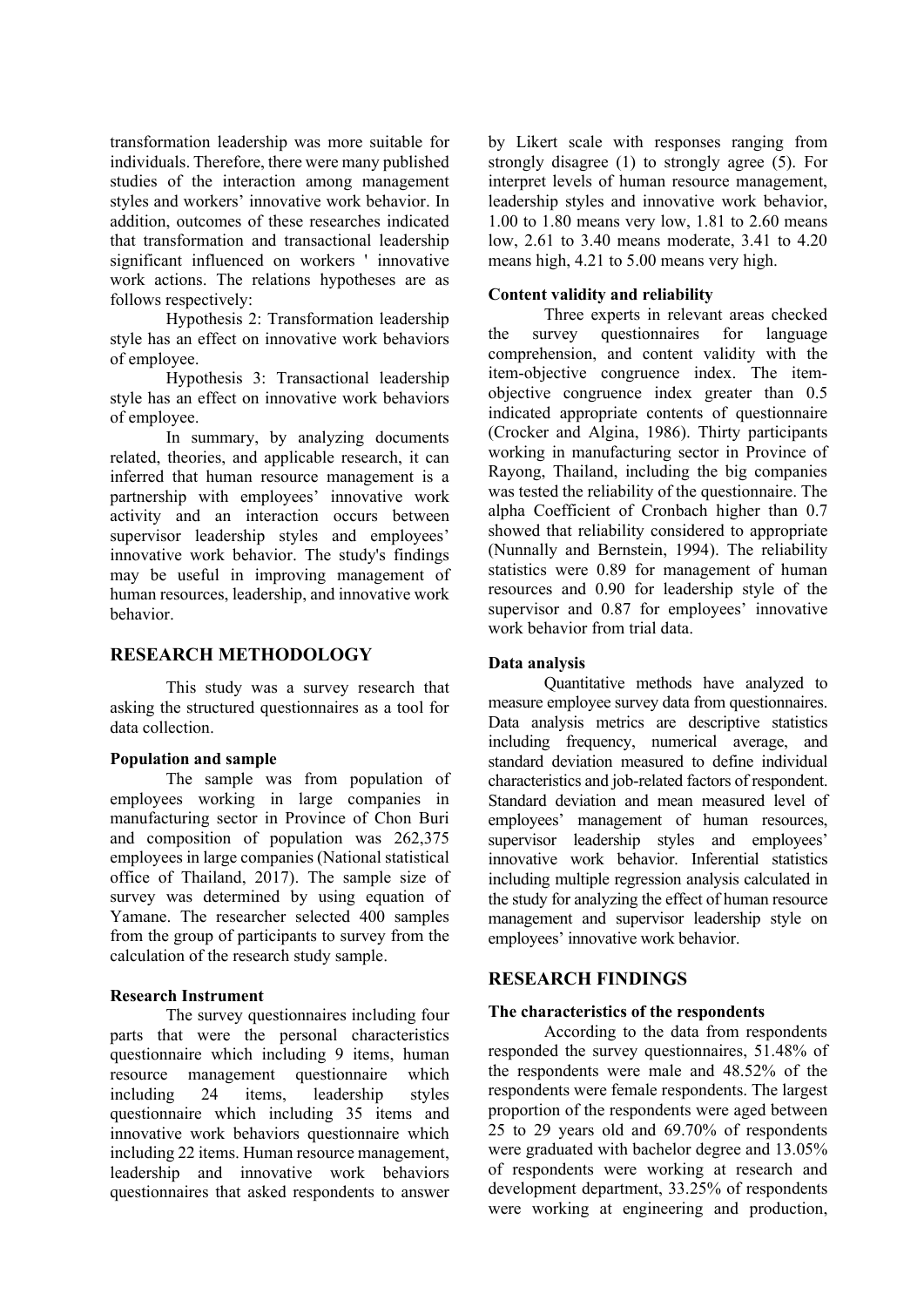4.93% of respondents were working at system and computer department. Moreover, 10.59% of respondents were working at planning section, 4.19% of respondents were working at sales and marketing, 5.67% of respondents were working at management section, 6.90% of respondents were working at human resource management department and 21.43% of respondents were working at other departments.

### **The level of human resource management, transformation leadership style, transformational leadership style and innovative work behaviors**

This study presents with mean and standard deviation to state the descriptive statistics of human resource management, style of transformation leadership and style of transformation leadership in manufacturing sectors in Chon Buri Province, Thailand. Table 1 presents the results of descriptive statistics on the management of human resources, style of transformation leadership and style of transformation leadership in manufacturing sectors. The average recruitment and selection of human resource management mean score from table 1 was 3.70 with standard deviation 0.618 and high interpretation. Training and development was 3.59 mean score with standard deviation 0.883 and high interpretation. Job analysis and design was 3.54 mean score with standard deviation 0.630 and high interpretation. Performance appraisal was 3.48 mean score with standard deviation 0.683 and high interpretation. Employee involvement was 3.54 mean score with standard deviation 0.680 and high interpretation. It can said that transformation leadership style's total mean score was 3.60 with 0.618 standard deviation and high interpretation. Transactional leadership style mentor was 3.11 with 0.656 standard deviation and moderate definition. In

comparison, average mean score for workers' innovative work behavior was 3.57 with 0.501 standard deviation and high interpretation.

### **The analysis of effect of human resource management and supervisor leadership styles on innovative work behavior of employees**

This research described the impact of human resource management and supervisor leadership styles on employees' innovative work behaviors in manufacturing sectors in Chon Buri Province Thailand by analyzing the multiple regression. Table 2 presents Pearson correlation coefficient between human resource management variables and supervisor leadership styles variables.

From table 2, when calculating a matrix of Pearson correlations among all independent variables, magnitude of correlation coefficients was less than 0.7. Table 2 displays coefficients of correlation between 0.292 and 0.684. Which stated that the variables have not been highly correlated. According to Dancey and Reidy (2004), tolerance was more than 0.2 and variance inflation factor (VIF) less than 10 and there was no problems with multicollinearity in this study. Furthermore, the data was not auto correlated. Because the Durbin Watson statistic was 1.920 (from table 3) which is between 1.5 and 2.5 (Tabachnick and Fidell, 2001).

Table 3 revealed that multiple regression analysis of impact of human resource management and supervisor leadership styles on innovative work behavior.

From table 3, according to definition significant, F-statistics was 29.620. If significant, the null hypothesis can deducted. The R was 0.585 and the  $\overline{R}$  square  $(R^2)$  and modified  $\overline{R}$  square  $(R<sup>2</sup><sub>adj</sub>)$  in the data analysis

**Table 1:** The descriptive statistics on human resource management, supervisor leadership styles and innovative work behaviors of employee in manufacturing sectors

| Variables                       | Mean | <b>Standard Deviation</b> | N   | Interpretation |
|---------------------------------|------|---------------------------|-----|----------------|
| Recruitment and selection       | 3.70 | .618                      | 406 | high           |
| Training and development        | 3.59 | .883                      | 406 | high           |
| Job analysis and design         | 3.54 | .630                      | 406 | high           |
| Performance appraisal           | 3.48 | .683                      | 406 | high           |
| Employee involvement            | 3.54 | .680                      | 406 | high           |
| Transformation leadership style | 3.60 | .618                      | 406 | high           |
| Transactional leadership style  | 3.11 | .656                      | 406 | moderate       |
| Innovative work behavior        | 3.57 | .501                      | 406 | high           |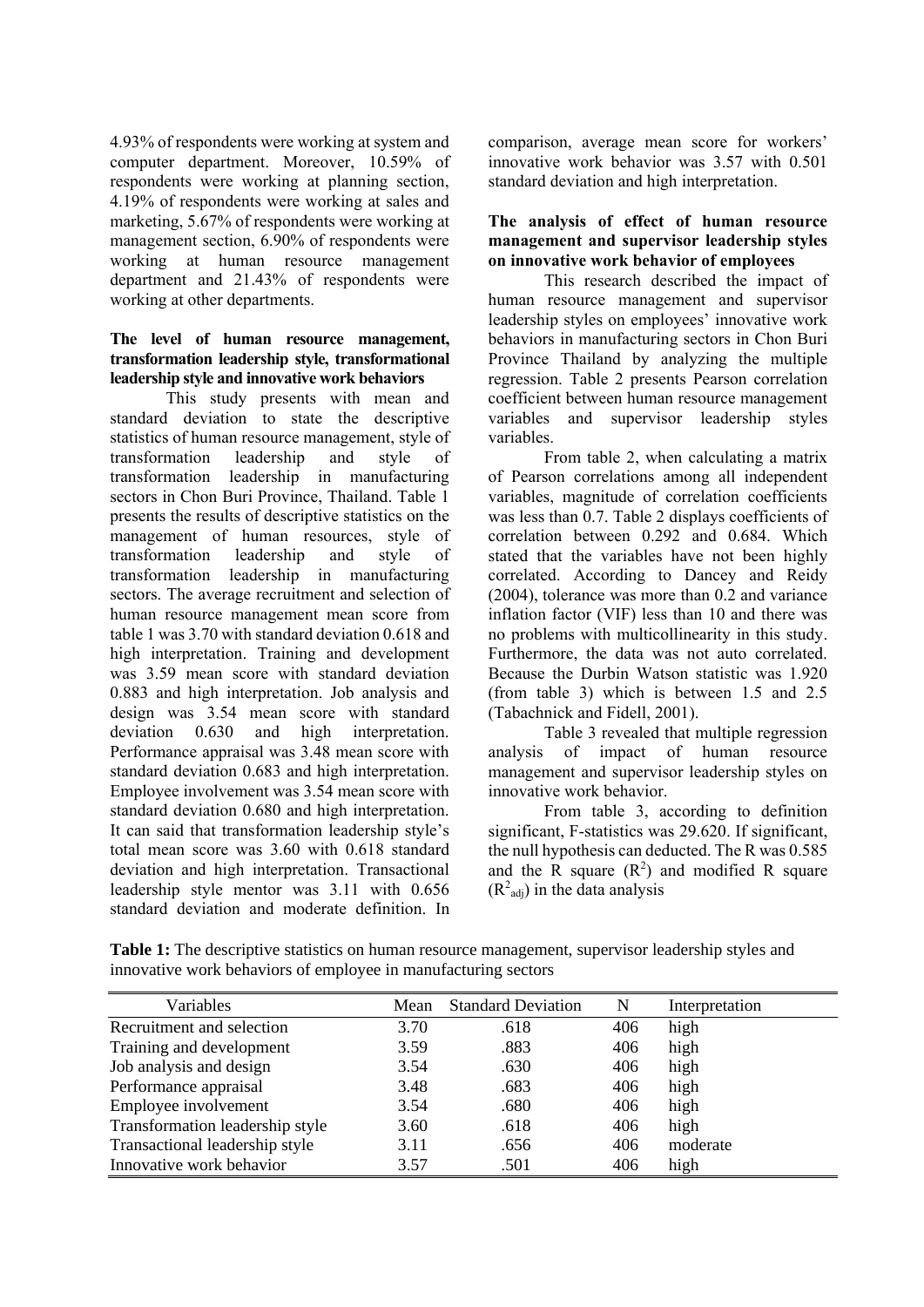|                                 | RS   | TD   | JD   | PА   | ΕI   | TFL  | <b>TSL</b> |
|---------------------------------|------|------|------|------|------|------|------------|
| Recruitment and selection (RS)  |      |      |      |      |      |      |            |
| Training and development (TD)   | .547 |      |      |      |      |      |            |
| Job analysis and design (JD)    | .571 | .584 |      |      |      |      |            |
| Performance appraisal (PA)      | .644 | .581 | .651 |      |      |      |            |
| Employee involvement (EI)       | .550 | .507 | .567 | .625 |      |      |            |
| Transformation leadership (TFL) | .591 | .558 | .580 | .632 | .684 |      |            |
| Transactional leadership (TSL)  | .355 | .292 | .380 | .412 | .335 | .459 |            |

**Table 2:** Correlation matrix between human resource management and supervisor leadership styles

|                             | <b>Beta</b>             | Std. Error | Std. Beta    |         | Sig                       |  |
|-----------------------------|-------------------------|------------|--------------|---------|---------------------------|--|
| (Constant)                  | 1.691                   | .147       |              | 11.494  | $.000*$                   |  |
| Recruitment and selection   | $-.005$                 | .047       | .214         | $-.097$ | .923                      |  |
| Training and development    | .017                    | .031       | .352         | .527    | .599                      |  |
| Job analysis and design     | .045                    | .047       | $-.006$      | .947    | .344                      |  |
| Performance appraisal       | .013                    | .048       | .029         | .279    | .780                      |  |
| Employee involvement        | .049                    | .045       | .056         | 1.102   | .271                      |  |
| Transformational leadership | .173                    | .052       | .018         | 3.309   | $.001*$                   |  |
| Transactional leadership    | .269                    | .036       | .067         | 7.529   | $.000*$                   |  |
| $F-statistics = 29.620$     | $Sig. = .000$           | $R = .585$ | $R^2 = .343$ |         | $R^2_{\text{adj}} = .331$ |  |
| $SEE = .410$                | Durbin Watson = $1.920$ |            |              |         |                           |  |

Note: \*  $p < 0.05$ 

were 0.343 and 0.331, which indicated that variation of independent variables described 34.30 percent of variability of innovative work behavior.It is can inferred that independent variables had statistical capacities in forecasting workers' innovative work behaviors.

For Hypothesis 1, the results showed that human resource management, the recruitment and selection, training and development, job analysis and design, performance appraisal and employee involvement were not statically significant effect on innovative work behavior at 0.05 level (p= 0.923, 0.599, 0.344, 0.780 and 0.271 respectively). *Therefore, Hypothesis 1 is not supported.*

For Hypothesis 2, transformation leadership had a positive effect on workers' innovative work behavior, which was significant at  $0.05$  level ( $p= 0.001$ ) and the value of beta was 0.173 which showed that 1 unit of change in transformation leadership leaded to 0.173 changes in innovative work behavior in same direction. *Therefore, Hypothesis 2 is supported.*

For Hypothesis 3, supervisor transactional leadership style had a positive effect on workers'

innovative work behavior which was significant at  $0.05$  level (p=  $0.000$ ) and the value of beta was  $0.269$ which showed that 1 unit of change in transactional leadership leaded to 0.269 changes in innovative work behavior in same direction. *Therefore, Hypothesis 3 is supported.*

# **DISCUSSIONS**

This study showed that the basic human resource management findings, supervisor leadership style and workers' innovative work actions in the manufacturing sector. Study results can acquire knowledge of human resource management, supervisor leadership style, and innovative work behavior experiments from a number of recent studies in which their goal were to stabilize global manufacturing industries. Analysis on human resource management, supervisor leadership style, and employees' innovative work behavior carried out using analogous inherent theory and this research characterized the attributes of human resource management, supervisor leadership style, and employees' innovative work behavior in manufacturing sectors.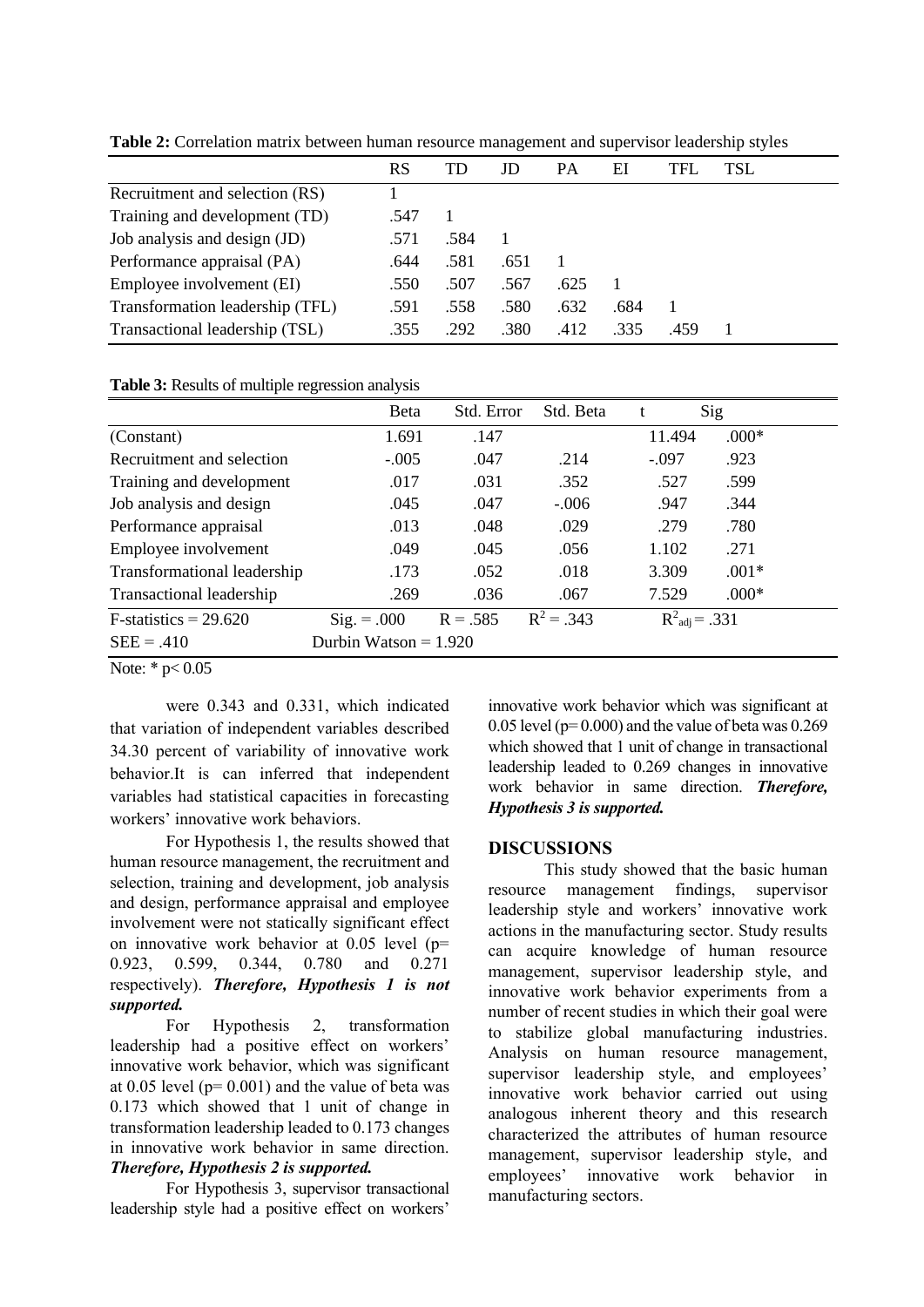The findings showed that workers in human resource administration of manufacturing sector engaged less in innovative work behavior. This meant that training and development, job analysis and design, recruitment and selection, involvement of employee and appraisal of employee might not put much focus on employees' innovative work behaviors. It also observed that supervisor leadership style has an effect on workers' innovative work behavior in manufacturing sector. The finding confirmed that employee's innovative work actions significant impact interaction with supervisor leadership style. Many studies have found different human resource management findings, such as the advantages of applied technologies from human resource management elements (Fernandez and Pitts, 2011).

The findings of Seibert, Wang and Courtright (2011) indicated that leadership was a significant model for creativity in workforce because it improved workers' ability to enact their comments and suggestions for improvement, leading to increased organizational development. The recent study indicated that transactional and transformation leadership significant impact on workers' innovative work behaviors. Leadership encouraged workers individually to take decisions and empowered them to display participatory actions in work processes. In fact, leaders with usability qualities acted as a social model and workers learned substantial skills to play a given role effectively and then employees were clearly explained the effect of their initiative on productivity. To assess the productive performance, innovative ideas vary from proper old techniques of job and supervisor leadership styles affect the innovation phase. Some research showed that the impact of managing human resources on innovative work behavior might vary depending on the types of tasks and jobs (Scott and Bruce, 1994). The study findings indicated that supervisor leadership style acted as workers to show greater ability to evaluate employees' innovative work behaviors.

## **RECOMMENDATIONS**

Current research focused on studying human resource management and supervisor leadership style in Chon Buri Province, Thailand, on the innovative work conduct of employees working in manufacturing sectors. While the findings explained influence of independent variables on dependent variables, some other important issues can explore in further research.

First, since the purpose of this study was to analyze human resource management, supervisor leadership style and innovative work behaviors in companies in manufacturing sector. Throughout industries and businesses, there were many other kinds of industries and they had different types of administration, the disposition of workers, and the features of human resource management and supervisor leadership style. Further empirical studies should examine on other types of industries and enterprises on the form of human resource management and supervisor leadership.

Finally, further studies should measure the level of supervision of human resources and the leadership style of supervisors. The scope of this research required only some factors to explore and there were several factors in determining of the style of conducting human resources and supervising management and leadership. Therefore, further studies should explore other factors that contribute of the administration of human resources and the leadership styles of supervisors.

# **ACKNOWLEDGEMENT**

This research was supported from graduate school provided by "Kasetsart University Postgraduate Scholarship Program for ASEAN Students 2017".

# **REFERENCES**

- Abstein, A., & Spieth, P. (2014). Exploring HRM Meta-Features that Foster Employees' Innovative Work Behaviour in Times of Increasing Work-Life Conflict. *Creativity and Innovation Management*, *23*(2), 211– 225.
- Abstein, A., Heidenreich, S., & Spieth, P. (2014). Innovative Work Behaviour: The Impact of Comprehensive HR System Perceptions and the Role of Work–Life Conflict. *Industry and Innovation*, *21*(2), 91–116.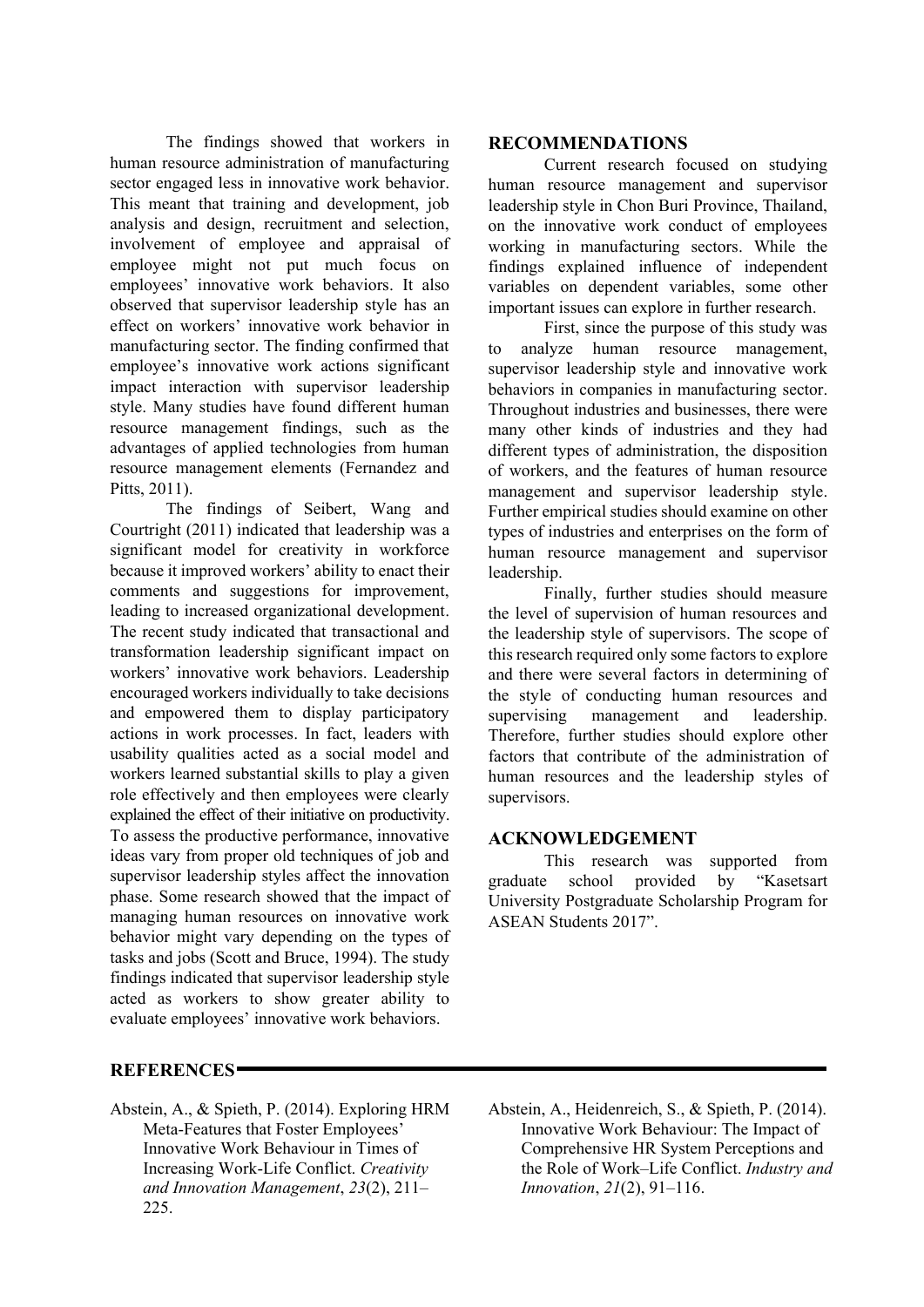Atuahene-Gima, K. (1996). Differential potency of factors affecting innovation performance in manufacturing and services firms in Australia. *Journal of Product Innovation Management*, *13*(1), 35–52.

Avolio, B. J., Bass, B. M., & Jung, D. I. (1999). Re-examining the components of transformational and transactional leadership using the Multifactor Leadership. *Journal of Occupational and Organizational Psychology*, *72*(4), 441–462.

Bass, B. M. (1985). *Leadership and Performance beyond Expectations*. New York Free Press.

Basu, R., & Green, S. G. (1997). Leader-Member Exchange and Transformational Leadership: An Empirical Examination of Innovative Behaviors in Leader-Member Dyads. *Journal of Applied Social Psychology*, *27*(6), 477–499.

Beugelsdijk, S. (2008). Strategic Human Resource Practices and Product Innovation. *Organization Studies*, *29*(6), 821–847.

Bos-Nehles, A. C., & Veenendaal, A. A. R. (2017). Perceptions of HR practices and innovative KOWwork behavior: the moderating effect of an innovative climate. *The International Journal of Human Resource Management*, *30*(18), 2661–2683.

Brockbank, W. (1999). If HR were strategically proactive. Present and future directions in HR's contribution to competitive advantage. *Human Resource Management*, *38*(4), 337-352.

Burns, J. M. (1978). *Leadership*. New York Harper and Row. Scientific Research Publishing.

Bysted, R., & Jespersen, K. R. (2013). Exploring Managerial Mechanisms that Influence Innovative Work Behaviour: Comparing private and public employees. *Public Management Review*, *16*(2), 217–241.

Chen, C. J., & Huang, J. W. (2009). Strategic human resource practices and innovation performance The mediating role of knowledge management capacity. *Journal of Business Research*, *62*(1), 104–114.

Crocker, L., & Algina, J. (1986). *Introduction to Classical and Modern Test Theory*. New York: Harcourt.

Decenzo, D.A., & Robbins, S. P. (2005). *Fundamental of Human Resource Management*. New York: John Wiley and Sons Book of Management.

Deci, E. L., & Ryan, R. M. (1987). The support of autonomy and the control of behavior. *Journal of Personality and Social Psychology*, *53*(6), 1024–1037.

De Jong, J. P. J., & Den Hartog, D. N. (2007). How leaders influence employees' innovative behaviour. *European Journal of Innovation Management*, *10*(1), 41–64.

De Jong, J., & Den Hartog, D. (2010). Measuring Innovative Work Behaviour. *Creativity and Innovation Management*, *19*(1), 23–36.

Dancey, C., & Reidy, J. (2004). *Statistics without Maths for Psychology: using SPSS for Windows*. London: Prentice Hall.

Fernandez, S., & Pitts, D. W. (2011). Understanding Employee Motivation to Innovate: Evidence from Front Line Employees in United States Federal Agencies. *Australian Journal of Public Administration*, *70*(2), 202–222.

Francoise, C., & Juan, E. (2017). "Leadership and employees' innovative work behavior. Test of a mediation and moderation model." *Journal of Asian Social Science*. *13*(9), 9-25.

Gilbert, C., De Winne, S., & Sels, L. (2011). The influence of line managers and HR department on employees' affective commitment. *The International Journal of Human Resource Management*, *22*(8), 1618– 1637.

Gonzalez-Roma, V., Schaufeli, W. B., Bakker, A. B., & Lloret, S. (2006). Burnout and work engagement: Independent factors or opposite poles? *Journal of Vocational Behavior*, *68*(1), 165–174.

Janssen, O. (2000). Job demands, perceptions of effort-reward fairness and innovative work behaviour. *Journal of Occupational and Organizational Psychology*, *73*(3), 287–302.

Kozlowski, S.W.J. and Klein, K.J. (2000) *A Multilevel Approach to Theory and Research in Organizations Contextual*, Temporal and Emergent Processes.

ONESDB. (2019). Office of the National Economic and Social Development Board. www.nso.go.th.

National statistical office of Thailand, (2017). *The 2017 Business and Industrial Census Basic Information Chon Buri Provincial*. www.nso.go.th.